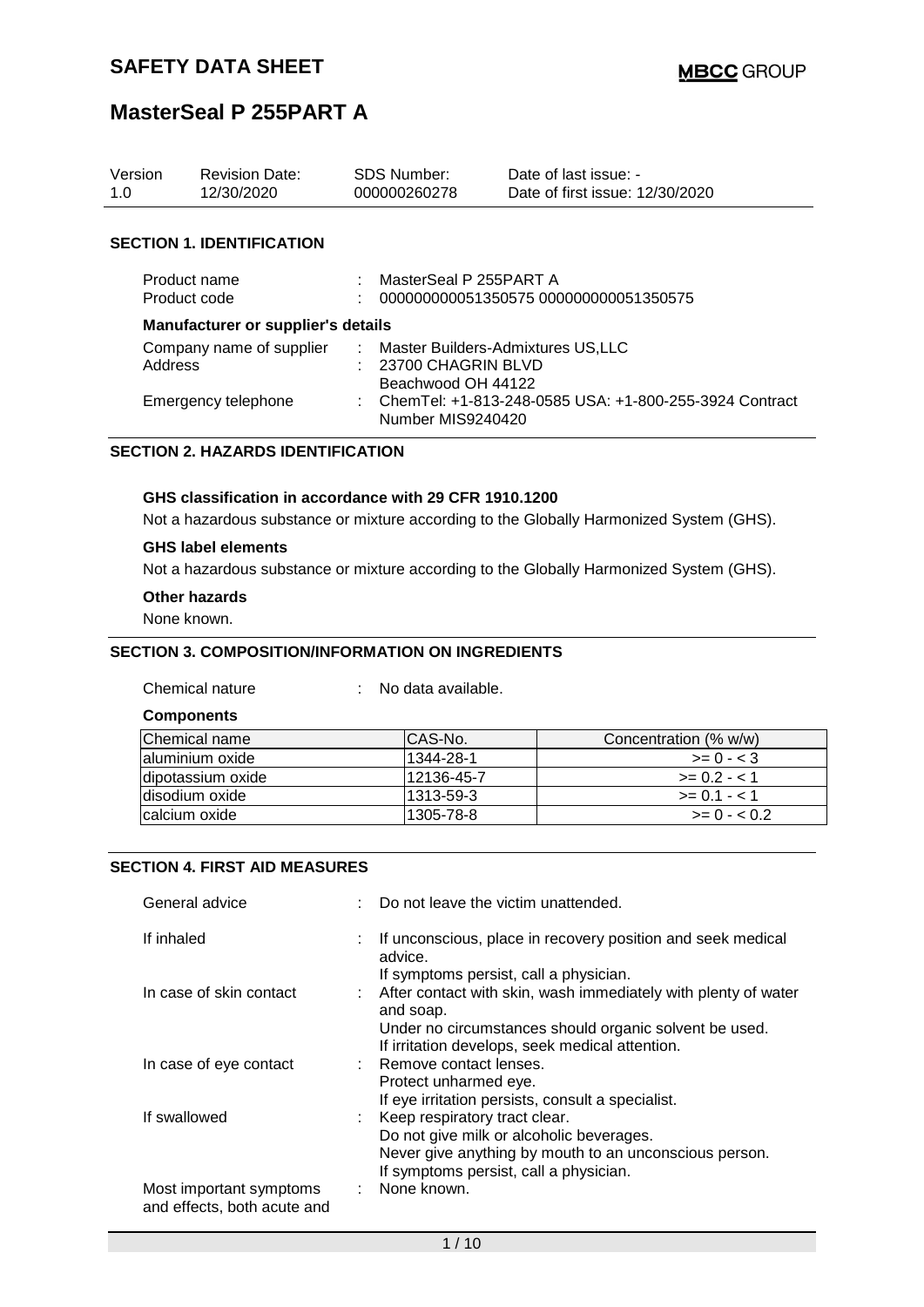## **SAFETY DATA SHEET**

## **MasterSeal P 255PART A**

| Version<br>1.0 |                   | <b>Revision Date:</b><br>12/30/2020                                             | <b>SDS Number:</b><br>000000260278 |                                                                                                  | Date of last issue: -<br>Date of first issue: 12/30/2020                                                                                                                                                                   |
|----------------|-------------------|---------------------------------------------------------------------------------|------------------------------------|--------------------------------------------------------------------------------------------------|----------------------------------------------------------------------------------------------------------------------------------------------------------------------------------------------------------------------------|
|                | delayed           | Notes to physician                                                              |                                    | Treat symptomatically.                                                                           |                                                                                                                                                                                                                            |
|                |                   | <b>SECTION 5. FIRE-FIGHTING MEASURES</b>                                        |                                    |                                                                                                  |                                                                                                                                                                                                                            |
|                |                   | Suitable extinguishing media                                                    |                                    | Foam<br>Water spray<br>Dry powder<br>Carbon dioxide (CO2)                                        |                                                                                                                                                                                                                            |
|                | media             | Unsuitable extinguishing                                                        |                                    | water jet                                                                                        |                                                                                                                                                                                                                            |
|                | fighting          | Specific hazards during fire                                                    |                                    |                                                                                                  | See SDS section 10 - Stability and reactivity.                                                                                                                                                                             |
|                | ucts              | Hazardous combustion prod-                                                      |                                    | harmful vapours<br>nitrogen oxides<br>fumes/smoke<br>carbon black<br>carbon oxides               |                                                                                                                                                                                                                            |
|                | for fire-fighters | Further information<br>Special protective equipment                             |                                    | essary.                                                                                          | Standard procedure for chemical fires.<br>Use extinguishing measures that are appropriate to local cir-<br>cumstances and the surrounding environment.<br>Wear self-contained breathing apparatus for firefighting if nec- |
|                |                   | <b>SECTION 6. ACCIDENTAL RELEASE MEASURES</b>                                   |                                    |                                                                                                  |                                                                                                                                                                                                                            |
|                |                   | Personal precautions, protec- :<br>tive equipment and emer-<br>gency procedures |                                    | Wear eye/face protection.<br>ately.<br>Use personal protective clothing.<br>and safety practice. | Do not breathe vapour/aerosol/spray mists.<br>If exposed to high vapour concentration, leave area immedi-<br>Handle in accordance with good building materials hygiene                                                     |

| Environmental precautions | If the product contaminates rivers and lakes or drains inform |
|---------------------------|---------------------------------------------------------------|
|                           | respective authorities.                                       |

| Methods and materials for   | Wipe up with absorbent material (e.g. cloth, fleece). |
|-----------------------------|-------------------------------------------------------|
| containment and cleaning up | Keep in suitable, closed containers for disposal.     |

#### **SECTION 7. HANDLING AND STORAGE**

| fire and explosion                             | Advice on protection against : Normal measures for preventive fire protection.                                                                            |
|------------------------------------------------|-----------------------------------------------------------------------------------------------------------------------------------------------------------|
| Advice on safe handling                        | : For personal protection see section 8.<br>Smoking, eating and drinking should be prohibited in the ap-<br>plication area.                               |
| Conditions for safe storage                    | : Electrical installations / working materials must comply with<br>the technological safety standards.                                                    |
| Further information on stor-<br>age conditions | Keep only in the original container in a cool, dry, well-<br>ventilated place away from ignition sources, heat or flame.<br>Protect from direct sunlight. |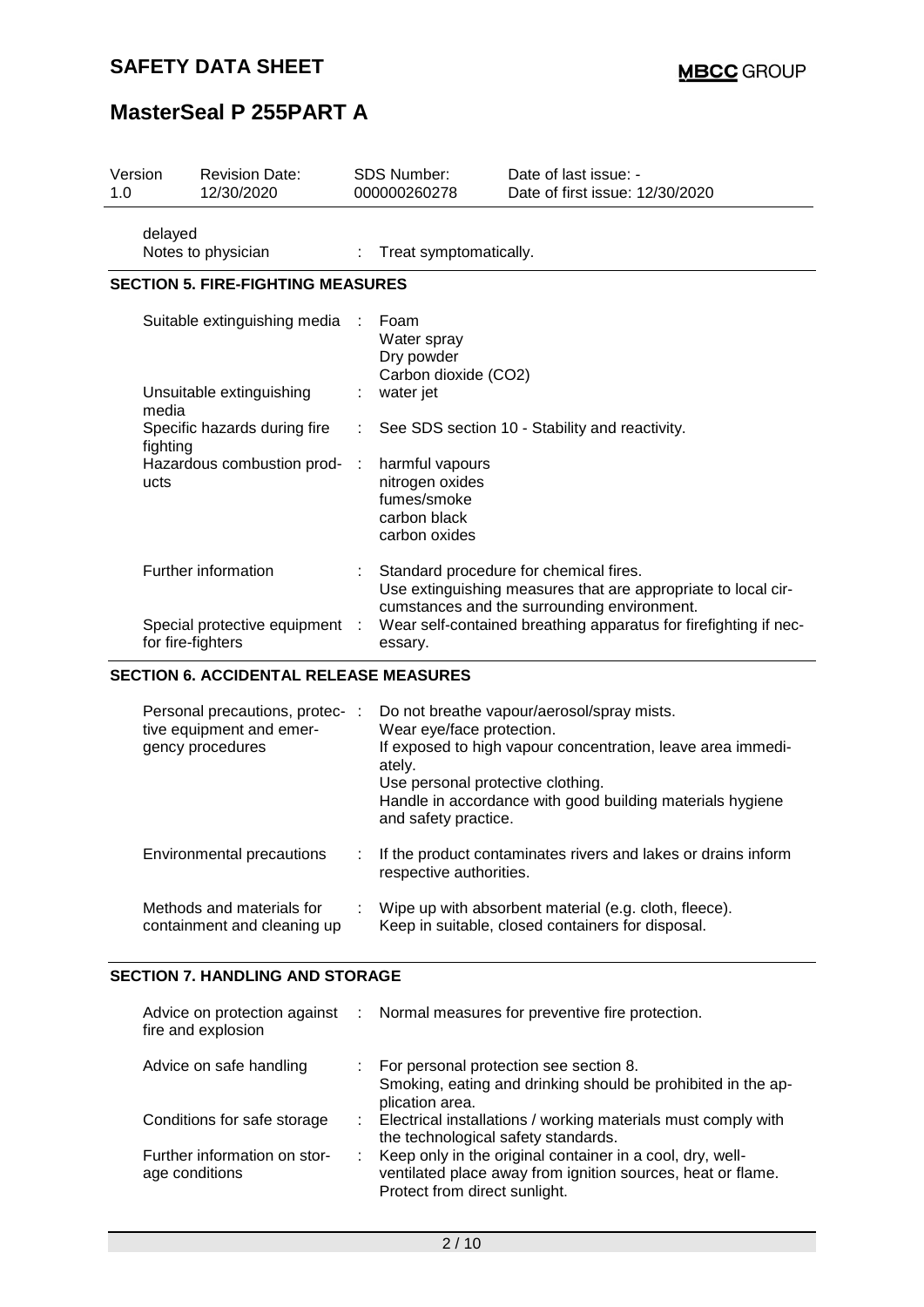| Version<br>1.0 | <b>Revision Date:</b><br>12/30/2020           |   | <b>SDS Number:</b><br>000000260278   | Date of last issue: -<br>Date of first issue: 12/30/2020 |
|----------------|-----------------------------------------------|---|--------------------------------------|----------------------------------------------------------|
|                | Materials to avoid                            | ÷ | No applicable information available. |                                                          |
|                |                                               |   |                                      | No materials to be especially mentioned.                 |
|                | Further information on stor-<br>age stability |   |                                      | No decomposition if stored and applied as directed.      |

## **SECTION 8. EXPOSURE CONTROLS/PERSONAL PROTECTION**

| Components      | CAS-No.   | Value type        | Control parame-    | <b>Basis</b>     |
|-----------------|-----------|-------------------|--------------------|------------------|
|                 |           | (Form of          | ters / Permissible |                  |
|                 |           | exposure)         | concentration      |                  |
| calcium oxide   | 1305-78-8 | <b>TWA value</b>  | $2$ mg/m $3$       | <b>ACGIHTLV</b>  |
|                 |           | REL value         | $2$ mg/m $3$       | <b>NIOSH</b>     |
|                 |           | <b>PEL</b>        | $5$ mg/m $3$       | 29 CFR           |
|                 |           |                   |                    | 1910.1000        |
|                 |           |                   |                    | (Table Z-1)      |
|                 |           | <b>TWA value</b>  | $5$ mg/m $3$       | 29 CFR           |
|                 |           |                   |                    | 1910.1000        |
|                 |           |                   |                    | (Table Z-1-A)    |
|                 |           | <b>TWA</b>        |                    | <b>ACGIH</b>     |
|                 |           |                   | $2$ mg/m $3$       |                  |
|                 |           | <b>TWA</b>        | $2$ mg/m $3$       | <b>NIOSH REL</b> |
|                 |           | <b>TWA</b>        | $5$ mg/m $3$       | OSHA Z-1         |
|                 |           | <b>TWA</b>        | $5$ mg/m $3$       | OSHA P0          |
| aluminium oxide | 1344-28-1 | <b>TWA</b> value  | 1 $mg/m3$          | <b>ACGIHTLV</b>  |
|                 |           | (Respirable       |                    |                  |
|                 |           | fraction)         |                    |                  |
|                 |           | PEL (Respir-      | $5$ mg/m $3$       | 29 CFR           |
|                 |           | able fraction)    |                    | 1910.1000        |
|                 |           |                   |                    | (Table Z-1)      |
|                 |           | PEL (Total        | 15 mg/m3           | 29 CFR           |
|                 |           | dust)             |                    | 1910.1000        |
|                 |           |                   |                    | (Table Z-1)      |
|                 |           | <b>TWA value</b>  | $5$ mg/m $3$       | 29 CFR           |
|                 |           | (Respirable       |                    | 1910.1000        |
|                 |           | fraction)         |                    | (Table Z-1-A)    |
|                 |           | <b>TWA value</b>  | 10 $mg/m3$         | 29 CFR           |
|                 |           | (Total dust)      |                    | 1910.1000        |
|                 |           |                   |                    | (Table Z-1-A)    |
|                 |           | TWA (total        | $15 \text{ mg/m}$  | OSHA Z-1         |
|                 |           | dust)             |                    |                  |
|                 |           | TWA (respir-      | $5$ mg/m $3$       | OSHA Z-1         |
|                 |           | able fraction)    |                    |                  |
|                 |           | <b>TWA (Total</b> | 10 mg/m3           | OSHA P0          |
|                 |           | dust)             |                    |                  |
|                 |           | TWA (respir-      | $5$ mg/m $3$       | OSHA P0          |
|                 |           | able dust         |                    |                  |
|                 |           | fraction)         |                    |                  |
|                 |           | TWA (Res-         | 1 $mg/m3$          | <b>ACGIH</b>     |
|                 |           | pirable par-      | (Aluminum)         |                  |
|                 |           | ticulate mat-     |                    |                  |
|                 |           | ter)              |                    |                  |

### **Ingredients with workplace control parameters**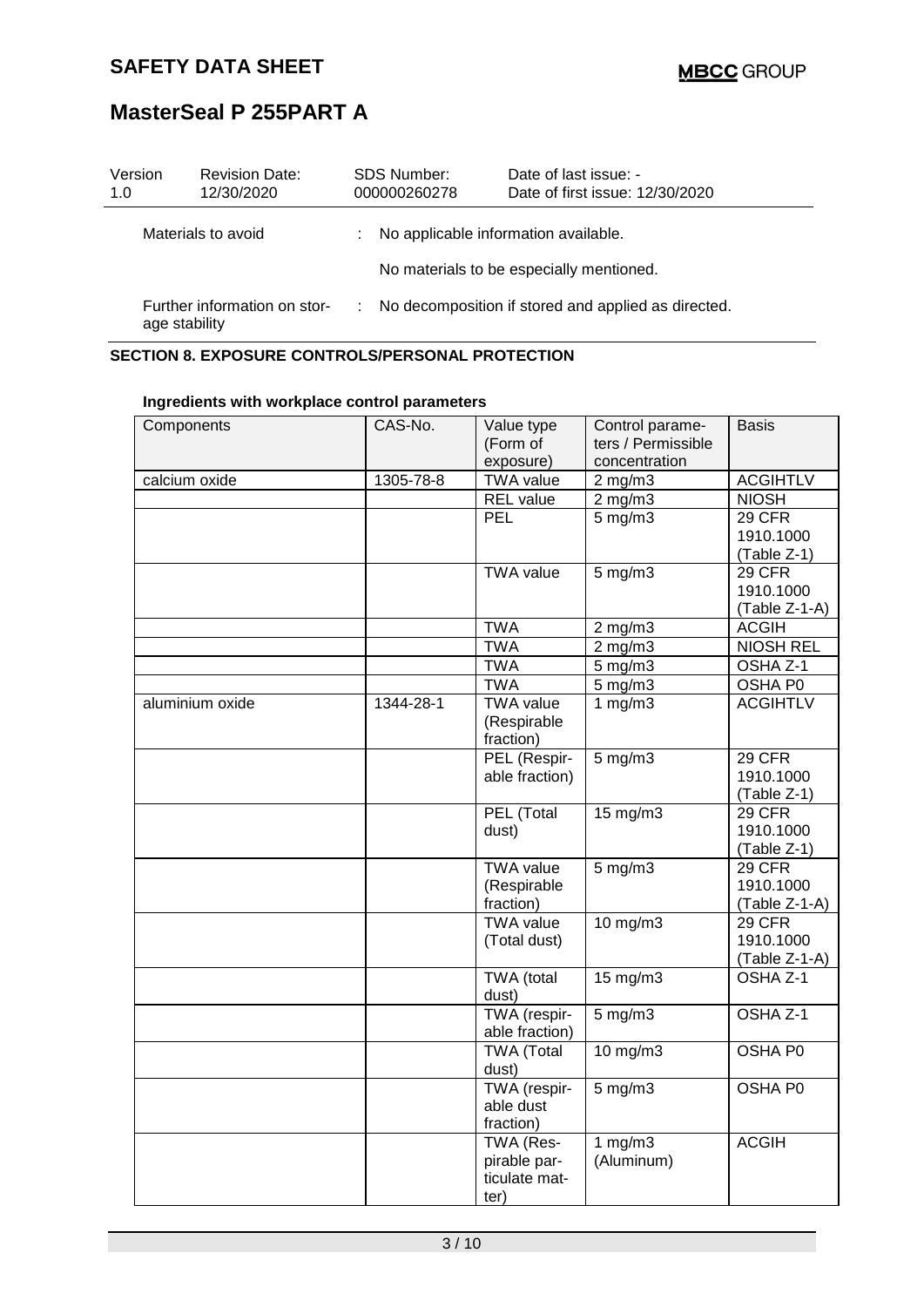|     | Version            | <b>Revision Date:</b><br>12/30/2020                |   | SDS Number:<br>000000260278                                  | Date of last issue: -                                                                                                                                                                                                       |
|-----|--------------------|----------------------------------------------------|---|--------------------------------------------------------------|-----------------------------------------------------------------------------------------------------------------------------------------------------------------------------------------------------------------------------|
| 1.0 |                    |                                                    |   |                                                              | Date of first issue: 12/30/2020                                                                                                                                                                                             |
|     |                    | <b>Engineering measures</b>                        |   | No applicable information available.                         |                                                                                                                                                                                                                             |
|     |                    | Personal protective equipment                      |   |                                                              |                                                                                                                                                                                                                             |
|     | Hand protection    | Respiratory protection                             |   |                                                              | Wear respiratory protection if ventilation is inadequate.                                                                                                                                                                   |
|     | Remarks            |                                                    |   | versity of types.                                            | Wear chemical resistant protective gloves. Manufacturer's<br>directions for use should be observed because of great di-                                                                                                     |
|     | Eye protection     |                                                    |   | Safety glasses                                               |                                                                                                                                                                                                                             |
|     |                    | Skin and body protection<br>Protective measures    |   | Protective suit                                              | Do not inhale gases/vapours/aerosols.                                                                                                                                                                                       |
|     |                    | Hygiene measures                                   |   | and safety practice.<br>General industrial hygiene practice. | Avoid contact with the skin, eyes and clothing.<br>Avoid exposure - obtain special instructions before use.<br>Handle in accordance with good building materials hygiene<br>Wearing of closed work clothing is recommended. |
|     |                    | <b>SECTION 9. PHYSICAL AND CHEMICAL PROPERTIES</b> |   |                                                              |                                                                                                                                                                                                                             |
|     |                    |                                                    |   |                                                              |                                                                                                                                                                                                                             |
|     | Appearance         |                                                    |   | liquid                                                       |                                                                                                                                                                                                                             |
|     | Color              |                                                    |   | amber                                                        |                                                                                                                                                                                                                             |
|     | Odor               |                                                    |   | oily                                                         |                                                                                                                                                                                                                             |
|     | pH                 |                                                    |   | No data available                                            |                                                                                                                                                                                                                             |
|     | Melting point      |                                                    |   |                                                              | No applicable information available.                                                                                                                                                                                        |
|     | Boiling point      |                                                    |   | 595.00 °F / 312.78 °C                                        |                                                                                                                                                                                                                             |
|     | Flash point        |                                                    |   | 540.00 °F / 282.22 °C                                        |                                                                                                                                                                                                                             |
|     |                    |                                                    |   |                                                              | Method: Flash Point by Tag Closed Tester.                                                                                                                                                                                   |
|     | Evaporation rate   |                                                    |   |                                                              | No applicable information available.                                                                                                                                                                                        |
|     |                    | Flammability (solid, gas)                          | ÷ | not highly flammable<br>Method: derived from flash point     |                                                                                                                                                                                                                             |
|     | flammability limit | Upper explosion limit / Upper                      |   |                                                              | No applicable information available.                                                                                                                                                                                        |
|     | flammability limit | Lower explosion limit / Lower                      | ÷ |                                                              | No applicable information available.                                                                                                                                                                                        |
|     | Vapor pressure     |                                                    |   |                                                              | No applicable information available.                                                                                                                                                                                        |
|     |                    | Relative vapor density                             |   | Heavier than air.                                            |                                                                                                                                                                                                                             |
|     | Relative density   |                                                    |   |                                                              | No applicable information available.                                                                                                                                                                                        |
|     | Density            |                                                    |   | 1.026 g/cm3 (68 $\degree$ F / 20 $\degree$ C)                |                                                                                                                                                                                                                             |
|     |                    |                                                    |   |                                                              |                                                                                                                                                                                                                             |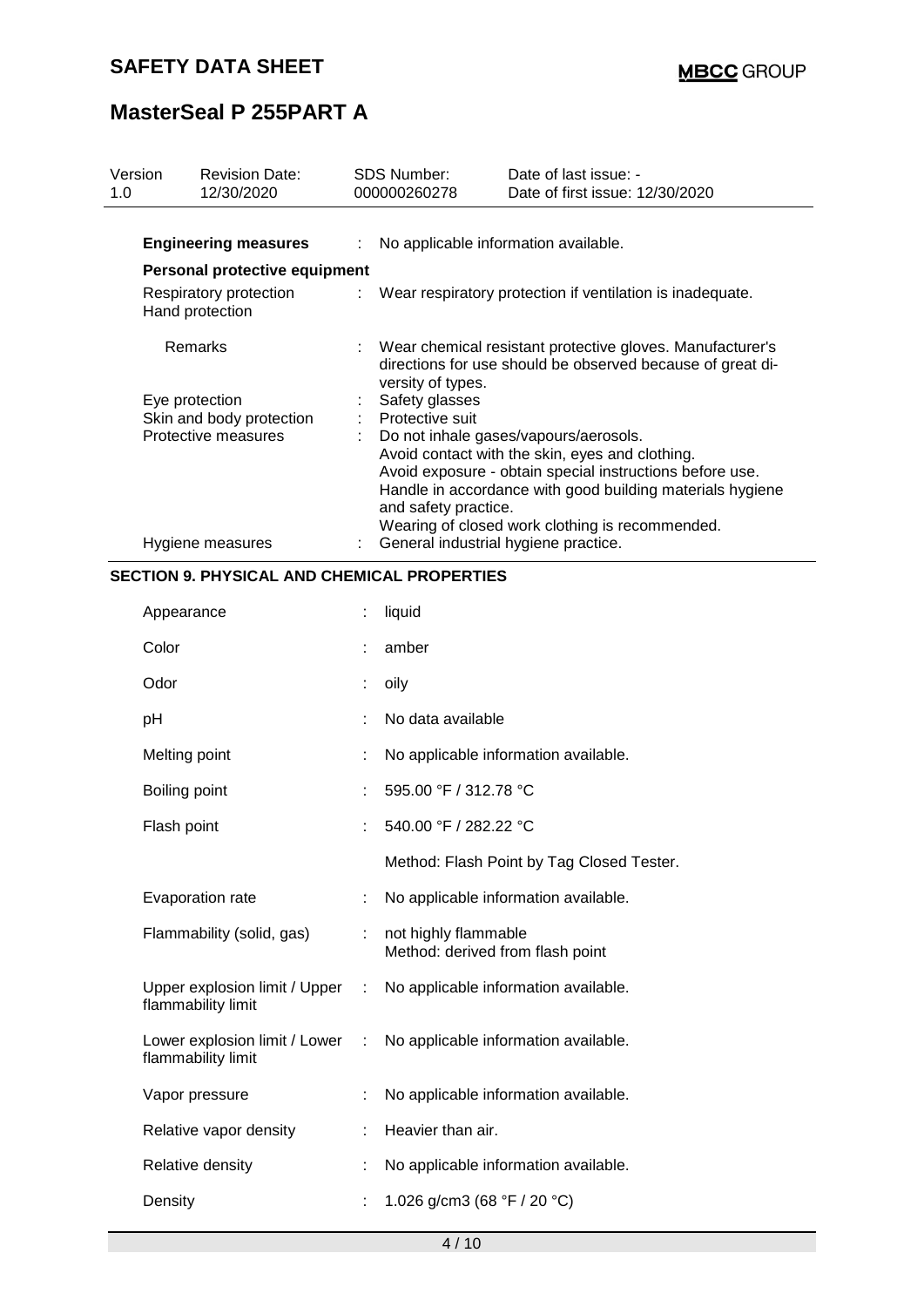| Version<br>1.0 |                 | <b>Revision Date:</b><br>12/30/2020 | <b>SDS Number:</b><br>000000260278 |                                | Date of last issue: -<br>Date of first issue: 12/30/2020         |
|----------------|-----------------|-------------------------------------|------------------------------------|--------------------------------|------------------------------------------------------------------|
|                | Solubility(ies) | Water solubility                    |                                    | : insoluble $(59 °F / 15 °C)$  |                                                                  |
|                |                 | Solubility in other solvents        | ÷                                  |                                | No applicable information available.                             |
|                |                 | Partition coefficient: n-           |                                    | No data available.             |                                                                  |
|                | octanol/water   | Autoignition temperature            |                                    | No data available              |                                                                  |
|                |                 | Decomposition temperature           | ÷                                  | scribed/indicated.             | No decomposition if stored and handled as pre-                   |
|                | Viscosity       | Viscosity, dynamic                  |                                    |                                | No applicable information available.                             |
|                |                 | Viscosity, kinematic                |                                    |                                | No applicable information available.                             |
|                |                 | <b>Explosive properties</b>         |                                    | Not explosive<br>Not explosive |                                                                  |
|                |                 | Oxidizing properties                |                                    | as oxidizing.                  | Based on its structural properties the product is not classified |
|                |                 | Sublimation point                   |                                    |                                | No applicable information available.                             |

## **SECTION 10. STABILITY AND REACTIVITY**

| Reactivity<br>Chemical stability<br>Possibility of hazardous reac-<br>tions |   | No decomposition if stored and applied as directed.<br>No decomposition if stored and applied as directed.<br>Stable under recommended storage conditions.<br>No hazards to be specially mentioned. |
|-----------------------------------------------------------------------------|---|-----------------------------------------------------------------------------------------------------------------------------------------------------------------------------------------------------|
| Conditions to avoid<br>Incompatible materials                               |   | See SDS section 7 - Handling and storage.<br>Strong acids<br>Strong bases<br>Strong oxidizing agents<br>Strong reducing agents                                                                      |
| Hazardous decomposition<br>products                                         | ÷ | irritant gases/vapours<br>carbon oxides                                                                                                                                                             |

### **SECTION 11. TOXICOLOGICAL INFORMATION**

#### **Acute toxicity**

Not classified based on available information.

#### **Product:**

| Acute oral toxicity       | Remarks: No applicable information available. |
|---------------------------|-----------------------------------------------|
| Acute inhalation toxicity | Remarks: No applicable information available. |
| Acute dermal toxicity     | Remarks: No applicable information available. |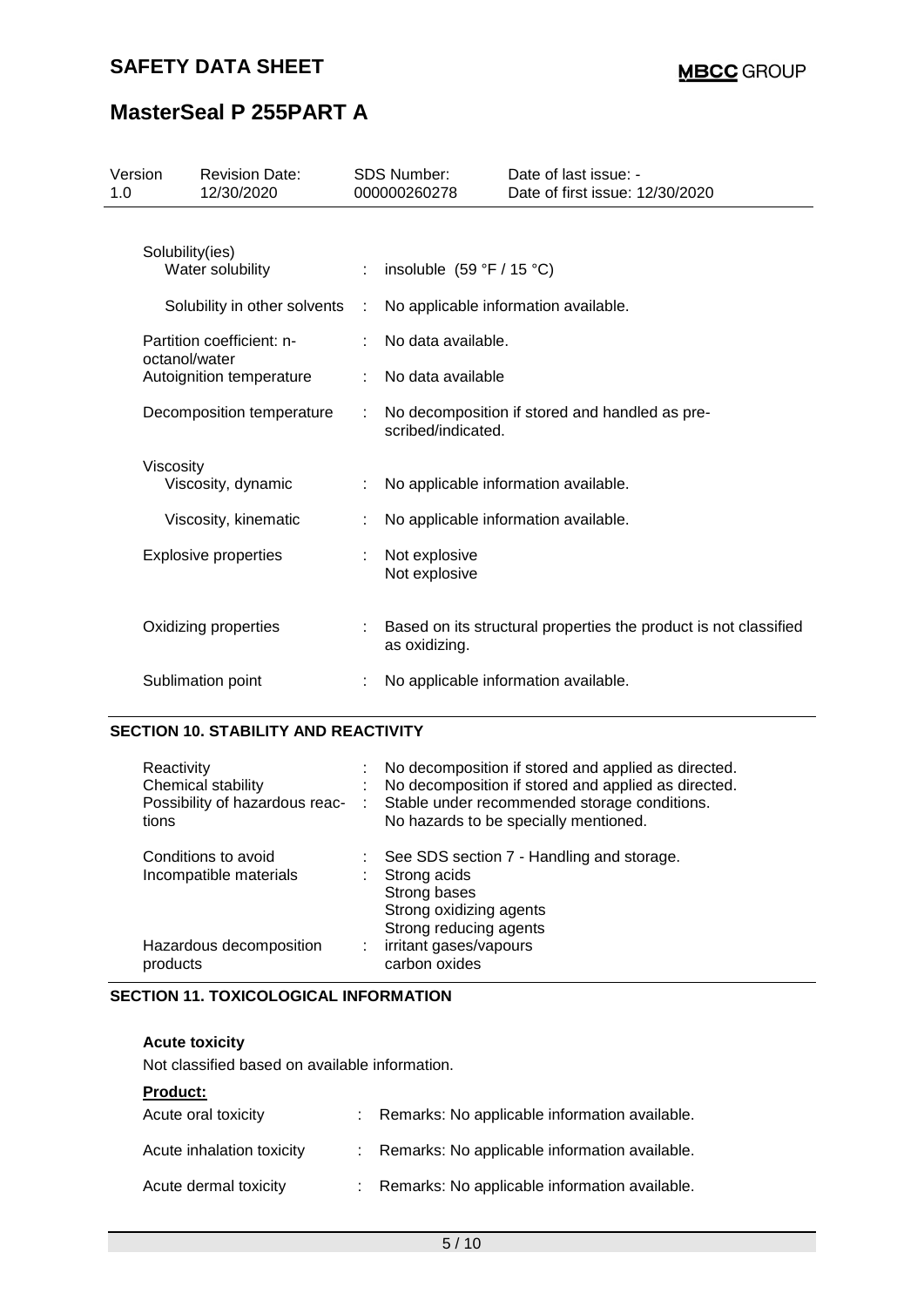| Version<br>1.0 | <b>Revision Date:</b><br>12/30/2020                                                 | SDS Number:<br>000000260278 | Date of last issue: -<br>Date of first issue: 12/30/2020                                                                                                                                  |  |
|----------------|-------------------------------------------------------------------------------------|-----------------------------|-------------------------------------------------------------------------------------------------------------------------------------------------------------------------------------------|--|
|                | <b>Skin corrosion/irritation</b><br>Not classified based on available information.  |                             |                                                                                                                                                                                           |  |
|                |                                                                                     |                             |                                                                                                                                                                                           |  |
|                | Serious eye damage/eye irritation<br>Not classified based on available information. |                             |                                                                                                                                                                                           |  |
|                |                                                                                     |                             |                                                                                                                                                                                           |  |
|                | Respiratory or skin sensitization                                                   |                             |                                                                                                                                                                                           |  |
|                | <b>Skin sensitization</b>                                                           |                             |                                                                                                                                                                                           |  |
|                | Not classified based on available information.                                      |                             |                                                                                                                                                                                           |  |
|                | <b>Respiratory sensitization</b>                                                    |                             |                                                                                                                                                                                           |  |
|                | Not classified based on available information.                                      |                             |                                                                                                                                                                                           |  |
|                | <b>Germ cell mutagenicity</b>                                                       |                             |                                                                                                                                                                                           |  |
|                | Not classified based on available information.                                      |                             |                                                                                                                                                                                           |  |
|                | Carcinogenicity                                                                     |                             |                                                                                                                                                                                           |  |
|                | Not classified based on available information.                                      |                             |                                                                                                                                                                                           |  |
|                | <b>Reproductive toxicity</b>                                                        |                             |                                                                                                                                                                                           |  |
|                | Not classified based on available information.                                      |                             |                                                                                                                                                                                           |  |
|                | <b>STOT-single exposure</b>                                                         |                             |                                                                                                                                                                                           |  |
|                | Not classified based on available information.                                      |                             |                                                                                                                                                                                           |  |
|                | <b>STOT-repeated exposure</b>                                                       |                             |                                                                                                                                                                                           |  |
|                | Not classified based on available information.                                      |                             |                                                                                                                                                                                           |  |
|                | <b>Aspiration toxicity</b>                                                          |                             |                                                                                                                                                                                           |  |
|                | Not classified based on available information.                                      |                             |                                                                                                                                                                                           |  |
|                | Components:                                                                         |                             |                                                                                                                                                                                           |  |
|                | disodium oxide:                                                                     |                             |                                                                                                                                                                                           |  |
|                | Not applicable                                                                      |                             |                                                                                                                                                                                           |  |
|                | <b>Further information</b>                                                          |                             |                                                                                                                                                                                           |  |
| Product:       |                                                                                     |                             |                                                                                                                                                                                           |  |
| Remarks        |                                                                                     |                             | Health injuries are not known or expected under normal use.<br>The product has not been tested. The statements on toxicolo-<br>gy have been derived from the properties of the individual |  |

### **SECTION 12. ECOLOGICAL INFORMATION**

## **Ecotoxicity**

No data available

### **Persistence and degradability**

No data available

components.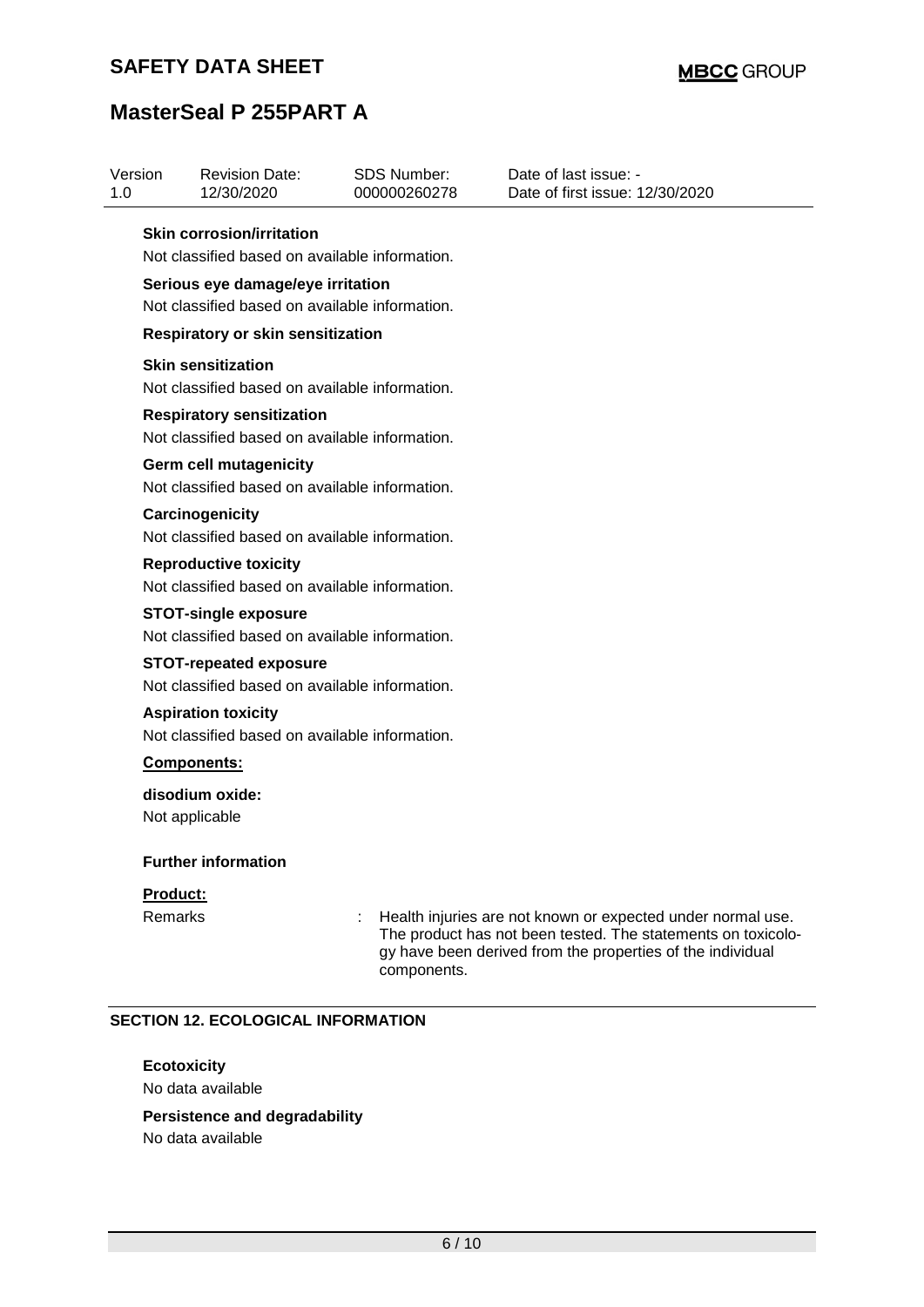| Version<br>1.0 |                                            | <b>Revision Date:</b><br>12/30/2020                                   |  | <b>SDS Number:</b><br>000000260278      | Date of last issue: -<br>Date of first issue: 12/30/2020 |
|----------------|--------------------------------------------|-----------------------------------------------------------------------|--|-----------------------------------------|----------------------------------------------------------|
|                |                                            | <b>Bioaccumulative potential</b>                                      |  |                                         |                                                          |
|                | Components:                                |                                                                       |  |                                         |                                                          |
|                | octanol/water                              | dipotassium oxide:<br>Partition coefficient: n-                       |  | substance is inorganic.<br>unmeasurable | Remarks: The value has not been determined because the   |
|                | octanol/water                              | disodium oxide:<br>Partition coefficient: n-                          |  | substance is inorganic.<br>unmeasurable | : Remarks: The value has not been determined because the |
|                |                                            | <b>Mobility in soil</b><br>No data available<br>Other adverse effects |  |                                         |                                                          |
|                | <b>Product:</b>                            |                                                                       |  |                                         |                                                          |
|                | mation                                     | Additional ecological infor-                                          |  | : No data available                     |                                                          |
|                | <b>SECTION 13. DISPOSAL CONSIDERATIONS</b> |                                                                       |  |                                         |                                                          |

#### **Disposal methods**

| Waste from residues    | Dispose of in accordance with national, state and local regula-<br>tions.<br>Residues should be disposed of in the same manner as the<br>substance/product.<br>Do not discharge into drains/surface waters/groundwater. |
|------------------------|-------------------------------------------------------------------------------------------------------------------------------------------------------------------------------------------------------------------------|
| Contaminated packaging | Empty containers should be taken to an approved waste han-<br>dling site for recycling or disposal.                                                                                                                     |

### **SECTION 14. TRANSPORT INFORMATION**

#### **International Regulations**

**UNRTDG** Not regulated as a dangerous good

**IATA-DGR** Not regulated as a dangerous good

#### **IMDG-Code**

Not regulated as a dangerous good

### **Transport in bulk according to Annex II of MARPOL 73/78 and the IBC Code**

Not applicable for product as supplied.

### **Domestic regulation**

**49 CFR** Not regulated as a dangerous good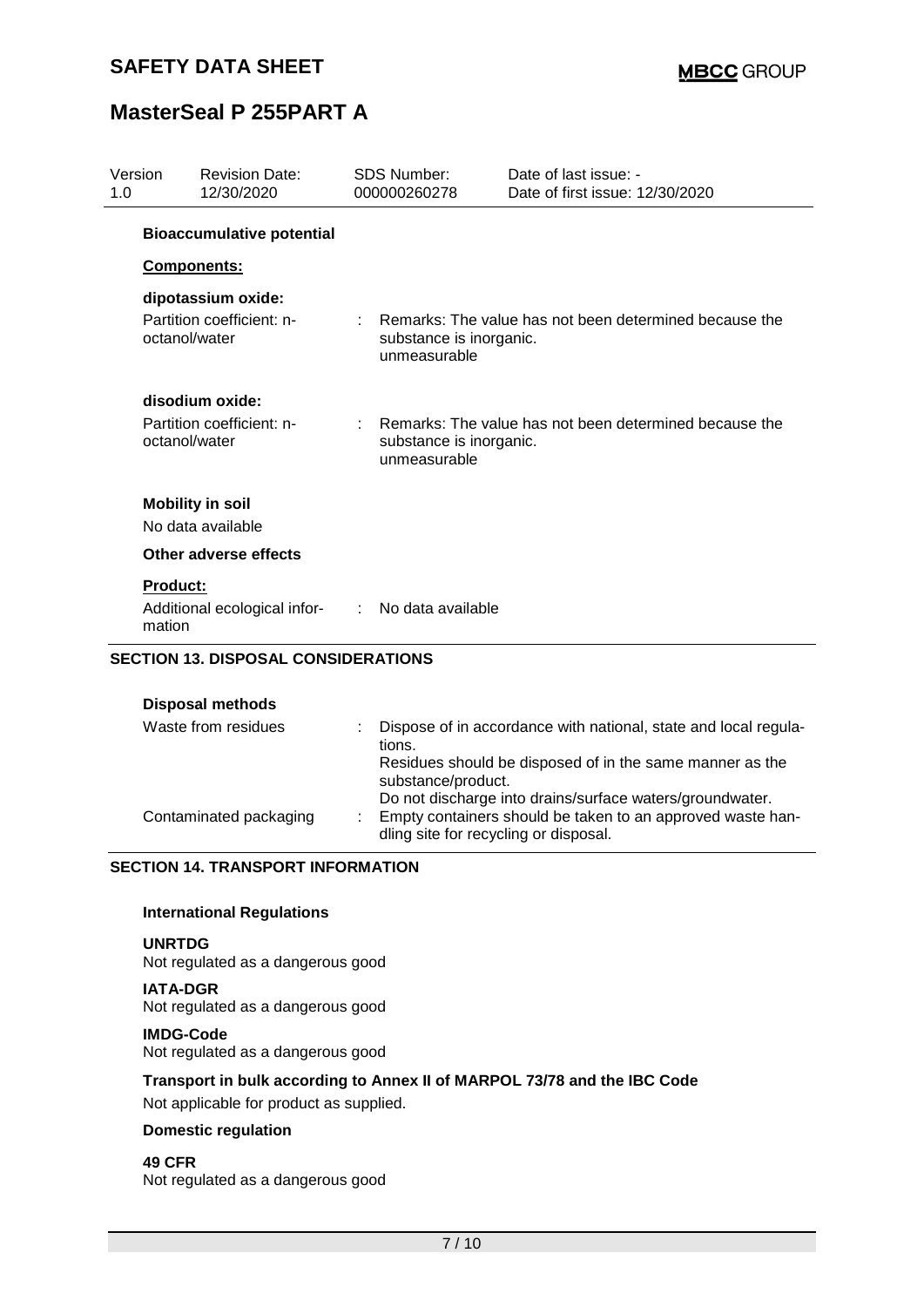| Version | <b>Revision Date:</b> | <b>SDS Number:</b> | Date of last issue: -           |
|---------|-----------------------|--------------------|---------------------------------|
| 1.0     | 12/30/2020            | 000000260278       | Date of first issue: 12/30/2020 |

#### **SECTION 15. REGULATORY INFORMATION**

#### **California Prop. 65**

WARNING: This product can expose you to chemicals including Quartz (SiO2), which is/are known to the State of California to cause cancer. For more information go to www.P65Warnings.ca.gov.

#### **The ingredients of this product are reported in the following inventories:**

TSCA : On the inventory, or in compliance with the inventory

#### **SECTION 16. OTHER INFORMATION**



#### **Full text of other abbreviations**

| $1-A$                                                   | 29 CFR 1910.1000 (Table Z- : OSHA - Table Z-1-A (29 CFR 1910.1000)                             |
|---------------------------------------------------------|------------------------------------------------------------------------------------------------|
| 1)                                                      | 29 CFR 1910.1000 (Table Z-: OSHA - Table Z-1 (Limits for Air Contaminants) 29 CFR<br>1910.1000 |
| ACGIH                                                   | : USA. ACGIH Threshold Limit Values (TLV)                                                      |
| <b>ACGIHTLV</b>                                         | : American Conference of Governmental Industrial Hygienists -<br>threshold limit values (US)   |
| <b>NIOSH</b>                                            | : NIOSH Pocket Guide to Chemical Hazards (US)                                                  |
| NIOSH REL                                               | : USA. NIOSH Recommended Exposure Limits                                                       |
| OSHA P0                                                 | : USA. OSHA - TABLE Z-1 Limits for Air Contaminants -<br>1910.1000                             |
| OSHA Z-1                                                | : USA. Occupational Exposure Limits (OSHA) - Table Z-1 Lim-<br>its for Air Contaminants        |
| 1-A) / TWA value                                        | 29 CFR 1910.1000 (Table Z- : Time Weighted Average (TWA):                                      |
| 29 CFR 1910.1000 (Table Z- : Permissible exposure limit |                                                                                                |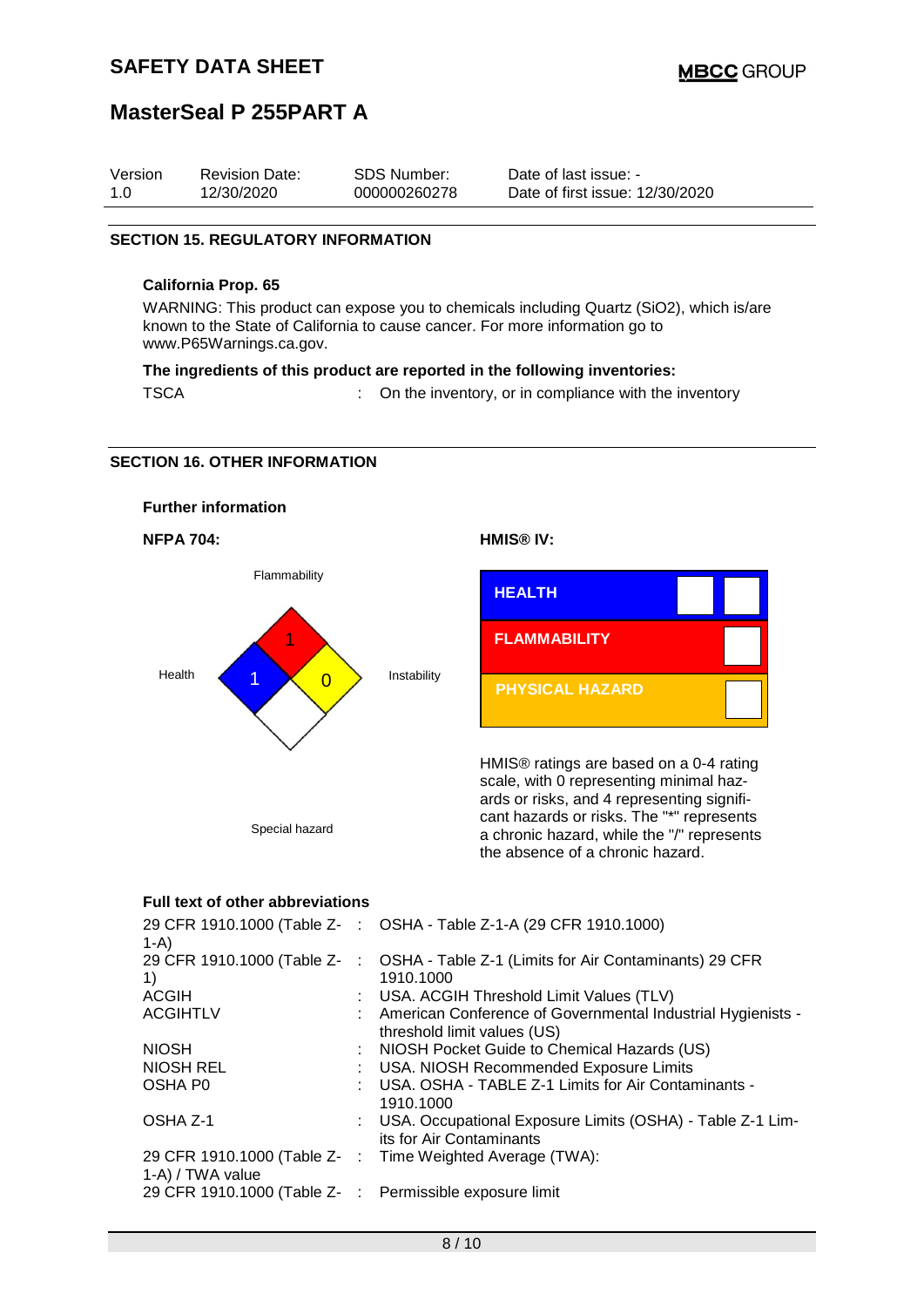| Version<br>1.0 | <b>Revision Date:</b><br>12/30/2020                                                | <b>SDS Number:</b><br>000000260278                                | Date of last issue: -<br>Date of first issue: 12/30/2020                                                                              |
|----------------|------------------------------------------------------------------------------------|-------------------------------------------------------------------|---------------------------------------------------------------------------------------------------------------------------------------|
| 1) / PEL       | ACGIH / TWA<br><b>ACGIHTLV / TWA value</b><br>NIOSH / REL value<br>NIOSH REL / TWA | : 8-hour, time-weighted average<br>: Time Weighted Average (TWA): | : Recommended exposure limit (REL):<br>: Time-weighted average concentration for up to a 10-hour<br>workday during a 40-hour workweek |
|                | OSHA PO / TWA<br>OSHA Z-1 / TWA                                                    | : 8-hour time weighted average<br>: 8-hour time weighted average  |                                                                                                                                       |

AICS - Australian Inventory of Chemical Substances; ASTM - American Society for the Testing of Materials; bw - Body weight; CERCLA - Comprehensive Environmental Response, Compensation, and Liability Act; CMR - Carcinogen, Mutagen or Reproductive Toxicant; DIN - Standard of the German Institute for Standardisation; DOT - Department of Transportation; DSL - Domestic Substances List (Canada); ECx - Concentration associated with x% response; EHS - Extremely Hazardous Substance; ELx - Loading rate associated with x% response; EmS - Emergency Schedule; ENCS - Existing and New Chemical Substances (Japan); ErCx - Concentration associated with x% growth rate response; ERG - Emergency Response Guide; GHS - Globally Harmonized System; GLP - Good Laboratory Practice; HMIS - Hazardous Materials Identification System; IARC - International Agency for Research on Cancer; IATA - International Air Transport Association; IBC - International Code for the Construction and Equipment of Ships carrying Dangerous Chemicals in Bulk; IC50 - Half maximal inhibitory concentration; ICAO - International Civil Aviation Organization; IECSC - Inventory of Existing Chemical Substances in China; IMDG - International Maritime Dangerous Goods; IMO - International Maritime Organization; ISHL - Industrial Safety and Health Law (Japan); ISO - International Organisation for Standardization; KECI - Korea Existing Chemicals Inventory; LC50 - Lethal Concentration to 50 % of a test population; LD50 - Lethal Dose to 50% of a test population (Median Lethal Dose); MARPOL - International Convention for the Prevention of Pollution from Ships; MSHA - Mine Safety and Health Administration; n.o.s. - Not Otherwise Specified; NFPA - National Fire Protection Association; NO(A)EC - No Observed (Adverse) Effect Concentration; NO(A)EL - No Observed (Adverse) Effect Level; NOELR - No Observable Effect Loading Rate; NTP - National Toxicology Program; NZIoC - New Zealand Inventory of Chemicals; OECD - Organization for Economic Co-operation and Development; OPPTS - Office of Chemical Safety and Pollution Prevention; PBT - Persistent, Bioaccumulative and Toxic substance; PICCS - Philippines Inventory of Chemicals and Chemical Substances; (Q)SAR - (Quantitative) Structure Activity Relationship; RCRA - Resource Conservation and Recovery Act; REACH - Regulation (EC) No 1907/2006 of the European Parliament and of the Council concerning the Registration, Evaluation, Authorisation and Restriction of Chemicals; RQ - Reportable Quantity; SADT - Self-Accelerating Decomposition Temperature; SARA - Superfund Amendments and Reauthorization Act; SDS - Safety Data Sheet; TCSI - Taiwan Chemical Substance Inventory; TSCA - Toxic Substances Control Act (United States); UN - United Nations; UNRTDG - United Nations Recommendations on the Transport of Dangerous Goods; vPvB - Very Persistent and Very Bioaccumulative

Revision Date : 12/30/2020

We support worldwide Responsible Care® initiatives. We value the health and safety of our employees, customers, suppliers and neighbors, and the protection of the environment. Our commitment to Responsible Care is integral to conducting our business and operating our facilities in a safe and environmentally responsible fashion, supporting our customers and suppliers in ensuring the safe and environmentally sound handling of our products, and minimizing the impact of our operations on society and the environment during production, storage, transport, use and disposal of our products.